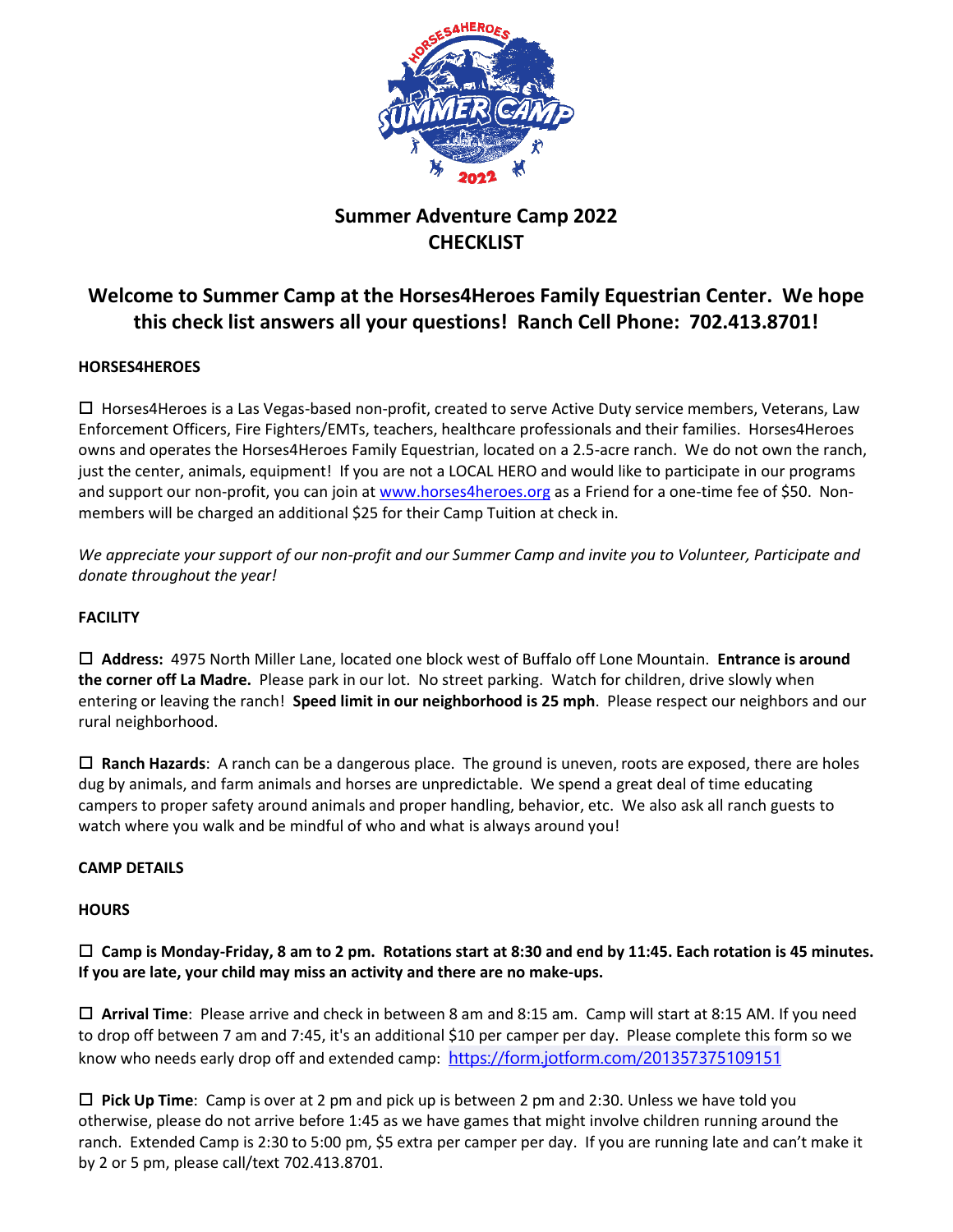## **FEES**

 **Payment**: Payment is due the Saturday before the Monday of the week of camp you are attending. We don't accept advance payment. **We accept cash, credit card or VENMO.** We are no longer able to accept personal checks.

 **Registration Fee**: When you registered, you paid a \$25 NON REFUNDABLE REGISTRATION FEE. This fee allows us to purchase supplies, t-shirts, and equipment for camp and to protect us from no shows.

# **Camp Tuition (Members/Non-Members)**

Adventurers, grades Pre-K-1: \$200/\$225 per week Explorers, grades 2-4: \$200/\$225 per week Pioneers, grades 5-8: \$150/\$175 per week

 **Multi-Session Discount:** We will award a \$25 discount if you book three or more weeks, after two weeks of full tuition.

**Early Drop Off, 7 am to 7:45 am:** \$10 per day, per camper

**Extended Camp, 2:30 to 5:00 pm:** \$5 per day, per camper

**Snack Barn**: Optional, \$1 to \$2 per camper per day (Snacks are \$1 each)

**Counselor Tip**: \$5 per week per camper (helps us cover the cost of our volunteer student counselors)

#### **LUNCH & MORNING SNACK**

 **Lunch & Morning Snack:** Please send your child with a lunch and a morning snack. For the morning snack, we prefer a nutritious snack, breakfast bar, granola bar, fruit, etc. **The morning snack should be contained in a marked Zip Lock bag and handed over at check in.** We will deliver the campers their snacks during their 10 AM rotation.

Friday, we provide lunch. It will be cheese pizza, weeks 1, 2 and 3, and weeks 5-7. Week Four lunch will be Raising Canes and Week 8 we are planning hot dogs and hamburgers. If your child doesn't want pizza, please provide a lunch on Fridays.

#### **ACTIVITIES**

 $\Box$  Each Camp, Adventurers, Explorers, Pioneers, has their own schedule. All activities, except Arts & Crafts, are outdoors. The campers are only in direct sunlight when they are in the Arena or Round Pen. Stations have shade, misters, and/or fans. The Heat of the Day in Las Vegas is typically around 4 pm. All rotations are completed by Noon.

 $\Box$  Each camp has an ADULT LEAD that will be responsible for the activities for the day. Our supervision ratio is an average of 1:5. High School Student Volunteer Counselors are at camp to facilitate the camp experience.

 $\Box$  Our camp is NOT a horse camp, but a camp with horses. There are FOUR rotations every morning. Daily activities will include Horses and Horse 101, Archery (weeks 1, 2, 5 and 7), Fencing (weeks 3, 4, 6 and 8), Arts & Crafts, and team building.

 $\Box$  Monday will always be an introduction for new campers and a review for returning campers. Friday there will be tests, challenges, and tournaments to allow campers to show us what they have learned. We expect to see progress from Monday-Friday and retention for returning campers. How much the camper learns, and progresses will depend on the camper!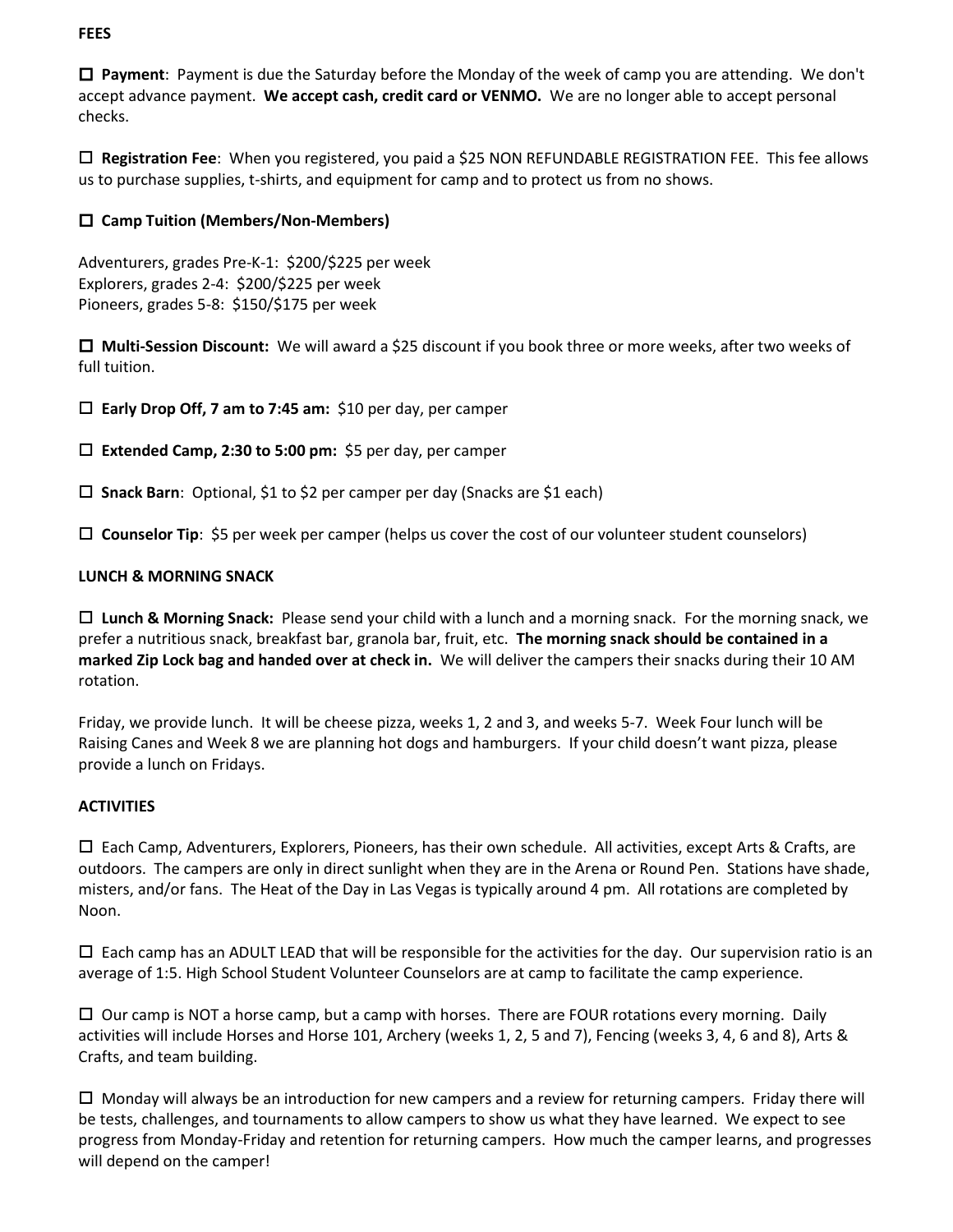**Horseback Riding**: **Yes, all campers will ride**! They will learn horsemanship, horse care and they will have the opportunity to ride. We have helmets, but we always recommend campers to bring their own, if they have one. Best helmets are all-purpose, skateboard or equestrian. Bicycle helmets are okay, but not preferred.

#### **WEATHER**

 $\Box$  **Camp is weatherproof!** Only under extremely rare circumstances, we will cancel camp due to weather. Rest assured that your child's safety is our number one priority and concern. We will adjust our schedule if necessary. If we see lightening, we will assume Lightening Protocols, until the danger has passed. There are no refunds if your child chooses to not attend camp due to weather.

#### **EVACUATION PLAN**

 $\Box$  Posted around the ranch are evacuation plans. This is included in the counselor training, as well.

## **CANCELLATION/REFUND POLICY**

 $\Box$  The \$25 Summer Camp registration fee is non-refundable. We use these funds to purchase supplies, games, arts and crafts, and equipment for camp. You will pay for camp Saturday before the Monday of the week you are attending. Should the camper get sick or injured before the start of camp Monday morning, we will issue a credit and you have until 12/31/22 to use the funds. If the child attends camp and decides not to return, there are no refunds or credits. Camp is a fund-raiser for our non-profit and depend upon the funds from camp to sustain and support operations including feeding our animals and horses. **We encourage you to make time to visit the ranch before the start of camp to make sure we are a good fit for you and your family.**

## **ATTIRE**

 **Attire:** Campers should be dressed ready to play. Cowboy boots are not necessary. Closed toe shoes are best. Please follow CCSD dress code standards. No Short-Shorts, spaghetti straps, baggy, torn or ripped jeans, sweats, skirts, skorts, or dresses. Campers will get dirty so please plan accordingly.

 **Camp T-Shirts: Summer Camp 2022 t-shirts are worn on Mondays**. This is your uniform for the day. Please do not play fashion designer with our Camp T-Shirt!

#### **NO VALUABLES AT CAMP**

 **No Screen**s! Our camp is a **NO PHONE ZONE**. Absolutely no phones, tablets, Apple Watches, devices of any kind. No valuables, no money, cash. If you need to reach your child for any reason, you can text the camp office and we will get your child. **Ranch Cell Phone is 702.413.8701. Phones will be taken away and returned to the adult at pick up.**

#### **CAMP BEHAVIOR/SICK CHILD POLICY**

 **Behavior**: Children are expected to listen, follow directions, respect our rules, our counselors, staff, and volunteers. Our camp is structured with rotations. Campers are expected to support one another, be encouraging, and trust that all are doing their best. We do not tolerate hitting, touching, or any aggressive behavior at all, toward campers, staff, or animals. Campers who misbehave and don't follow our rules we receive a warning. Campers have been sent home for disruptive behavior.

 **Sick Child Policy:** If your child is sick, has a stomachache, runny nose, cough, or fever, please leave him/her at home. If your child exhibits symptoms during camp, we will evaluate the situation and call home if necessary. A fever is an automatic call for pick up. Sometimes kids fake a stomachache to get out of an activity or because they want to go home. We will evaluate the situation and use our good judgment, based on 14+ years' experience running camp and working with kids!